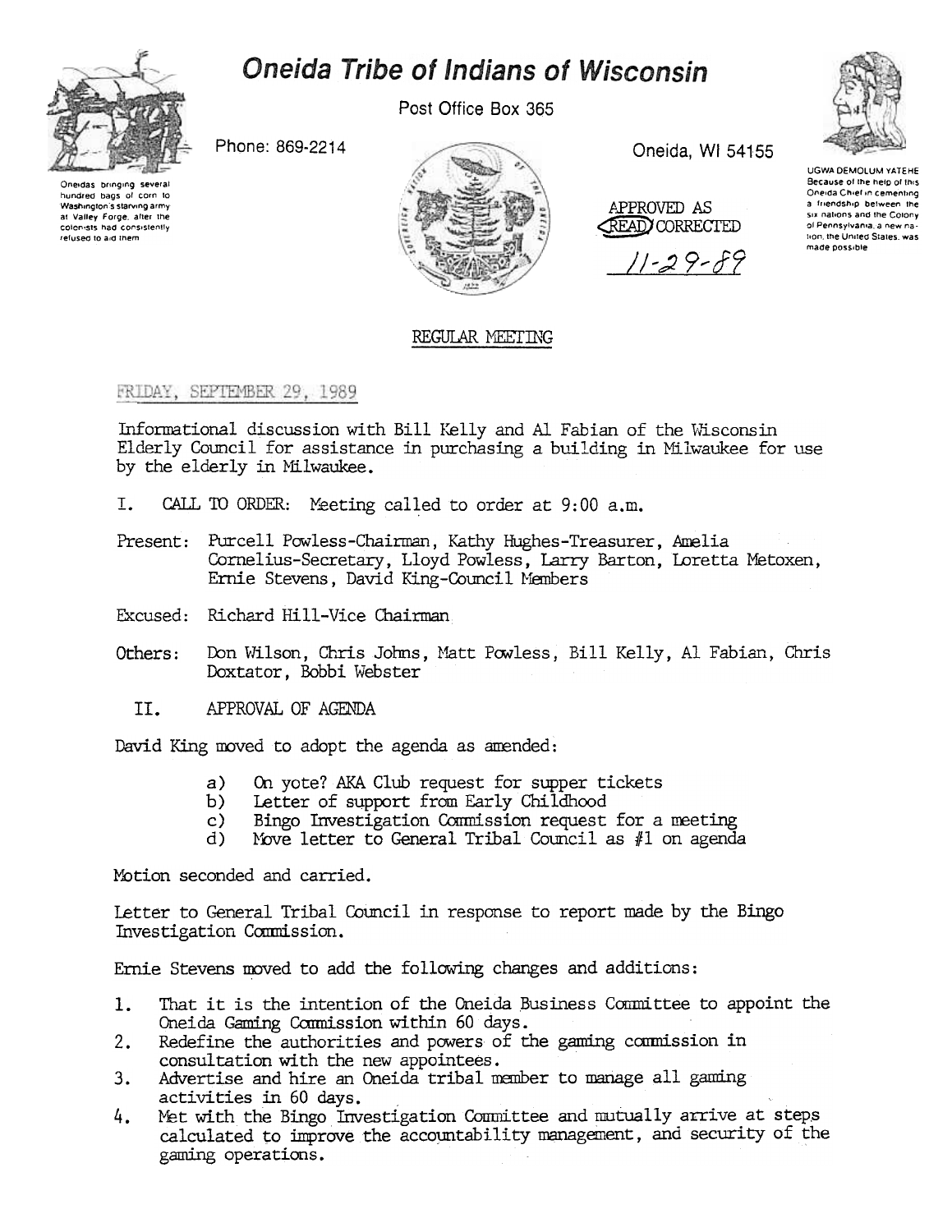5. To establish an internal auditor to monitor the accounting and financial activities of the gaming operation.

Kathy Hughes seconded. Motion carried

Loretta Metoxen moved to approve the draft letter to the General Tribal Council, Ernie Stevens seconded. Motion carried. .<br>.

Ernie Stevens moved to authorize release of the letter to the press, Ameli Cornelius seconded, Kathy Hughes opposed. Motion carried.

- MTh'UIES TO BE APPROVED: None Scheduled TTT.
- IV. TABLED /UNFINISHED BUSINESS
- v. REPORTS
	- 1. HUMAN RESOURCES
		- Procedural Exception to hire Cattle Project Employees:  $A)$

Baptist Stevens-Forman; Simon DeCoteau-Laborer; Russell Metoxen-Laborer Amelia Cornelius moved to defer until discussion (f) under requests.

> B) Procedural EKception to hire Linda Cambridge for position of Communication Clerk/Typist - Health Center.

David King moved to approve, Kathy Hughes seconded. Amelia Cornelius opposed Ernie Stevens abstained. Motion carried.

- C) Promotion of Susan Charles to Purchasing Manager
- Reassignment of Marianne Close to Personnel Assistant from Executive Secretary D)
- E) Construction Personnel Procedural Exception:

Don Wilson requests to defer to himself and Chris Johns to submit a recommendation. Ernie Stevens moved to table discussion, David King seconded Loretta Metoxen opposed. (Motion not deferred to Don), Motion carried.

- F) Hiring Info:
	- Assistant Food Service Manager Lee V. Thomas
	- 2) Instant Tidket Operations Supervisor -Ron Sommers
	- 3) Teacher-Early Childhood Specialist & Coordinator-Ann Enright

New employees introduced: Kathleen Peters, Mary Webster, Dr. Rebecca Williams .

Oath of Office administered to Beverly Anderson as a member of the Indian Child Welfare Board by Amelia Cornelius.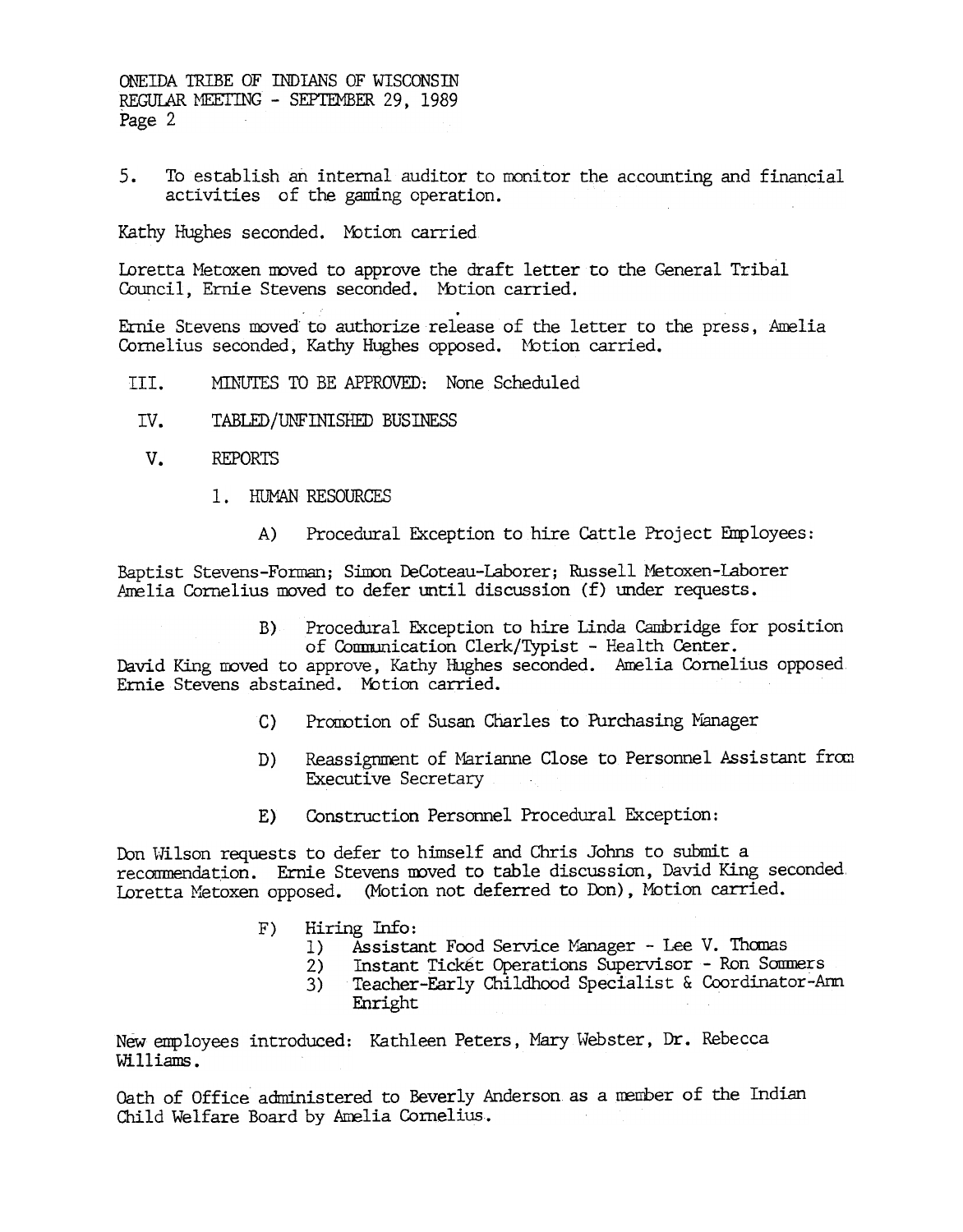### 2. TRAVEL REPORTS

A Kathy Hughes - Mtg. with Alsayce La Fromboise RE: Cattle

Ernie moved to table all further discussion on the cattle project until the report from the Land Committee is received. Loretta Metoxen seconded. Motion carried.

#### VI. NEW BUSINESS

- 1. RESOLUTIONS
	- A) Resolution  $#9-29-89-A RE$  Dr. Rosa Minoka Hill Rick Hill

WHEREAS, the Oneida Tribe acknowledges and appreciates the outstanding. accomplishments of its community members, and

WHEREAS, Lillie Rosa Minoka Hill, M.D., a Mohawk woman married into the Oneida Tribe, raised a family and devoted more than SO years of her professional healing services to Indian and non-Indian alike on the Oneida Indian Reservation until her death in 1952 and who was an inspiration to her family, neighbors, colleagues and all those with whom she came in contact, and

WHEREAS, it is the desire of the Oneida Tribe that future generations of Oneida people and others may know of this fine and dedicated Indian woman doctor who was never heard to criticize or condemn another person, who was devout Christian, who was totally devoted to the Oneida community and who found no conflict between Indian healing and non-Indian medicine.

NOW, THEREFORE BE IT RESOLVED: that the Oneida Tribe hereby recognizes and honors the memory of one of its finest and most accomplished mothers, wives, friends, servants and deeply religious Indian healers, Dr. Lillie Rosa Minoka Hill.

Loretta Metoxen moved to adopt Resolution #9-29-89-A, Lloyd Powless seconded. Motion carried.

> B) Resolution #9-29-89-B - Extend Indian Gaming Regulatory Act Negotiating Period - Gerald L. Hill

WHEREAS, the Oneida Tribe is engaged in the operation of video gaming machines which are specifically classified as Class III games under the Indian Gaming Regulatory Act of 1988, (P.L. 100-497) and thus require the execution of a Tribal/State Compact, and

WHEREAS, the Oneida Tribe did give notice to the State of Wisconsin within thirty (30) days after the Act was signed by the President as required, and

WHEREAS, a Compact will not be concluded within the period required by the Act and result in cessation of the video games of the Oneida Tribe after October 17, 1989, and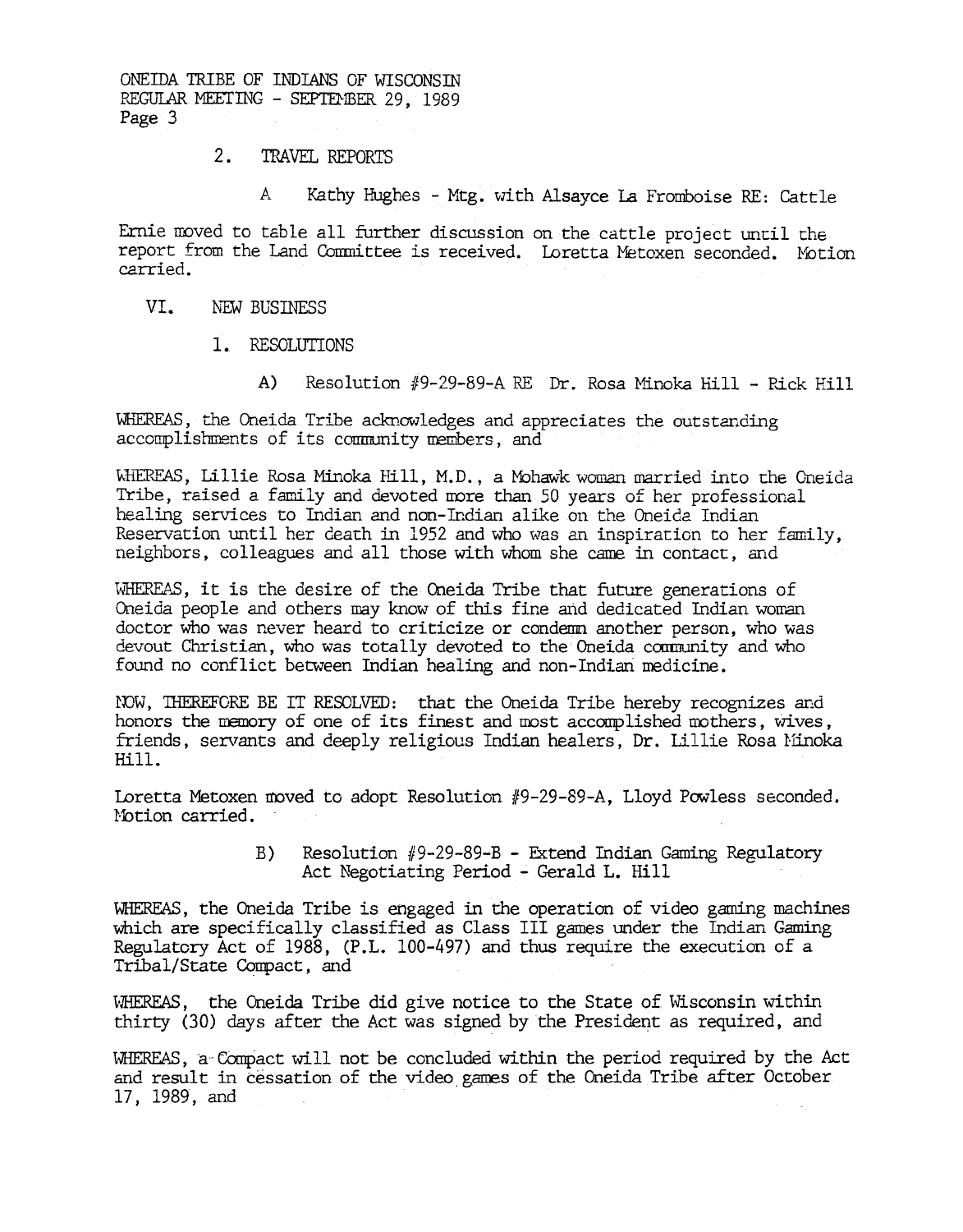Resolution #9-29-89-B (Continued)

WHEREAS, unless said period or negotiations is extended, the Oneida Tribe will suffer much hardship and loss and may be forced to seek protective court ordered sanctions to protect valuable resources of the Oneida Tribe, and

WHEREAS, the Federal Indian Gaming Commission has not yet been appointed to assist in resolving this dilemma between the Tribe and the State.

NOW, THEREFORE BE IT RESOLVED: the Oneida Tribe urges that the National Congress of American Indians demand an extension of the negotiating period set forth in the Indian Gaming Regulatory Act for a period of one (1) year so that the Tribes and States who are negotiating Canpacts may reasonably conclude such Compacts, and

BE IT FURTHER RESOLVED, that the National Congress of American Indians present a resolution to its Assembly which shall then be presented immediately to the Chairmen of the Senate Select Committee and the Interior and Insular Affairs Committee of the House.

David King moved to adopt Resolution  $#9-29-89-8$ , Kathy Hughes seconded. Motion carried.

> C) Approval of Submission of Tribal Loan Fund Resolution  $\sqrt[4]{9}$ -29-89-C to the General Tribal Council on 9/30/89.

WHEREAS, General Tribal Council Resolution #10-29-87-A provides for a Tribal Reserve Fund, and

WHEREAS, Tribal reserve funds may not be used "except for an approved interest paying loan from the fund'!

WHEREAS, It is the desire of the Tribe to make low risk direct loans available for Tribal members, and

WHEREAS, it is required that the "Tribal Reserve Fund" be maintained, expanded and protected.

NOW THEREFORE BE IT RESOLVED: that 3090 of the Tribal Reserve Funds may be used as a revolving loan fund to be reviewed at the January 190 General Tribal Council Meeting, and

BE IT FURTHER RESOLVED: That regulations governing the administration of direct loans to members, be adopted by the Oneida Business Committee, and

BE IT FINALLY RESOLVED: That loans may be accomplished provided that regulations include: a loan committee; interest at minimum 1% below market; security or mortgage if appropriate; and a mandatory payroll withdrawal

Ernie Stevens moved to adopt Resolution  $#9-29-89-C$  (attached with a copy of the General Tribal Council Resolution setting aside the 50% for reserve). seconded. Motion carried.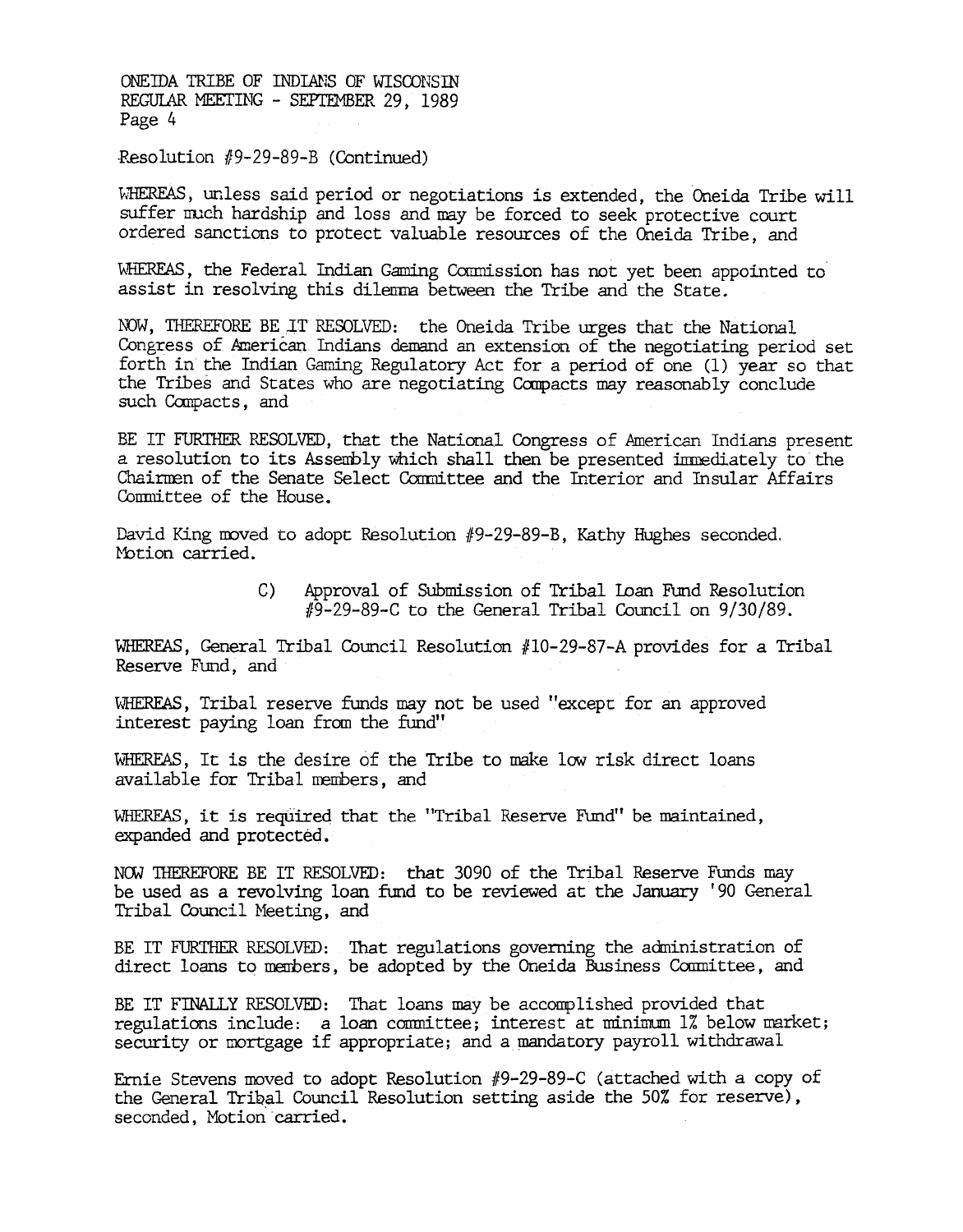- 2. REQUESTS:
- A) Recent offers to Purchase Properties - Chris Doxtator

Phillipson, Erickson, Brenwall and Beno properties. Information only, no action.

- B) Land Committee Recommendations of 9/25/89 Chris Doxtator
- $1.$ To approve the survey of property at the end of Silas Drive (Jim Skenandore) to correct disputes and errors in the description lease to Oneida Housing Authority. Lloyd Powless moved to approve, Loretta Metoxen seconded. Motion carried.

To authorize the Land Office to negotiate the purchase of two (2) new double-wides for the Trailer Court and re-sale to eligible members. Assistance will be provided by Gerald Kurowski or Randy Jourdan. David King moved to approve, Ernie Stevens seconded. Notion carried.

- $3.$ To approve the use of the former Freedom Road Tobacco Outlet for Conservation Committee during hunting season to register deer. Amelia Cornelius moved to approve, David King seconded. Motion carried.
	- Tribal Loan Credit Program Chris Doxtator  $\mathcal{C}$

Lloyd Powless moved to approve down payment loan to Sue Charles for \$3,700, Larry Barton seconded. Motion carried.

National Physician Assistants (PA) Day Resolution #9-29-89-D -D) Deanna Bauman

WHEREAS, Physician Assistant, Electa (Tammy) Fox is a dedicated, responsible member of a unique health care team who maintains high standard of quality accessible health care and who fosters improved health education, awareness, and safety in our community; and

WHEREAS, the citizens of the Oneida Community benefit daily from her knowledge and skills as a highly trained professional; and

WHEREAS, the National Physicians Assistant Day recognized the outstanding services and accomplishments of this profession.

NOW, THEREFORE BE IT RESOLVED: That Oneida Business Committee, does hereby proclaim October 6, 1989 to be Electa (Tammy) Fox, Physician Assistant Day.

Lloyd Powless moved to adopt Resolution #9-29-89-D, Kathy Hughes seconded Motion carried.

Hunters Trespassing on Posted Property E)

Chas Wheelock suggested placing a map designating tribal lands that can be hunted on with hunting regulations to assist tribal members. Kathy Hughes moved to refer the complaint from Mr. Shuh to Conservation Board for action, Larry Barton seconded. Motion carried.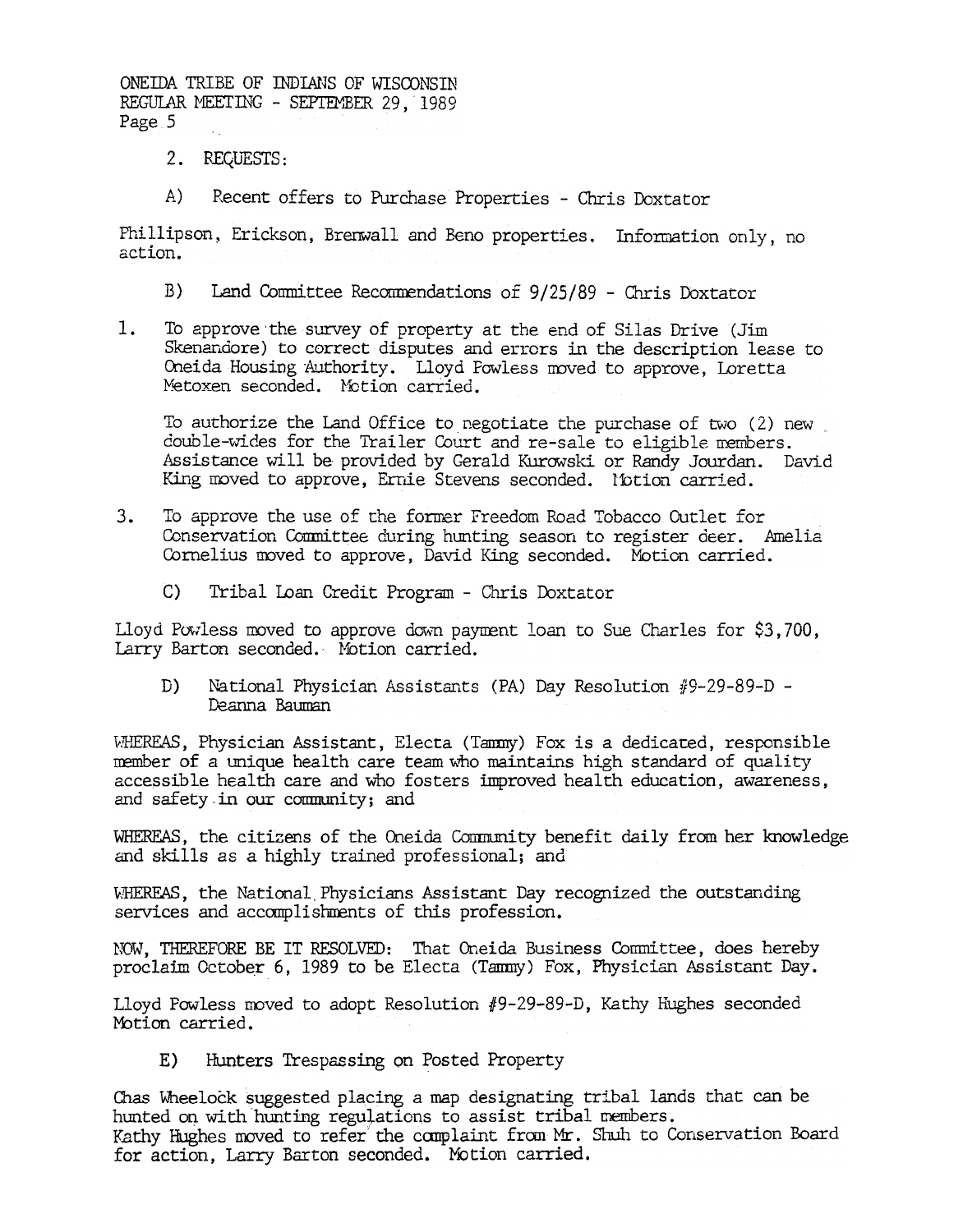- F) Cattle Project Tabled Previously.
- G) Richard Cornelius ICW Material Request

Amelia Cornelius is asking for someone from the Business Committee to research the material gathered. Indian Child Welfare Board will be taking action in regard to Richard Cornelius.

Ernie Stevens moved to recess until  $1:30$  p.m., Kathy Hughes seconded. Motion carried.

Meeting reconvened at  $1:30$  p.m.

- H) Letter to General Tribal Council from Business Comnittee -Refer to Item  $#1$  on Agenda.
- J) Request for Support for HONOR "Columbus Day Event"

Request to send Purcell Powless, Oct. 8, 1989, Amelia Cornelius moved to approve, Lloyd Powless seconded, motion carried.

K) Enrollment Office Mailing List - Debbie Powless

Larry Barton moved to research the General Tribal Council Minutes in regard to action on the permitting access only to Enrollment on mailing list and to send the original request to the Trust Committee Chairman, motion seconded and carried.

- $I$ Chas wheelock Requests:
	- 1) Litigation Budget
	- 2) International Joint Commissio
	- 3) Inter-American Indian Institute;motion to send to Envirorment Health Dept. to designate a representative.
	- 4) Resignation of OEI; nothing offici
	- 5) Bingo Investigation Report
	- 6) Response to Past Correspondence
- L) Bingo Pass Requests:
	- 1 10 Passes for Door Prizes for Gift-a-rama Nori Damrow

David King moved to approve, Kathy Hughes seconded. Lloyd Powless abstaine Motion carried.

2) 50 Passes for Tri-State Meeting of 11/13/89 - Arlyce Paulson;

Amelia Cornelius moved to approve 50 \$10 passes, Ernie Stevens seconded. Notion carried. David King abstained.

3) 1 Pass for Volunteering Services - Whitney Mills

David King moved to approve, Kathy Hughes seconded. Motion carried